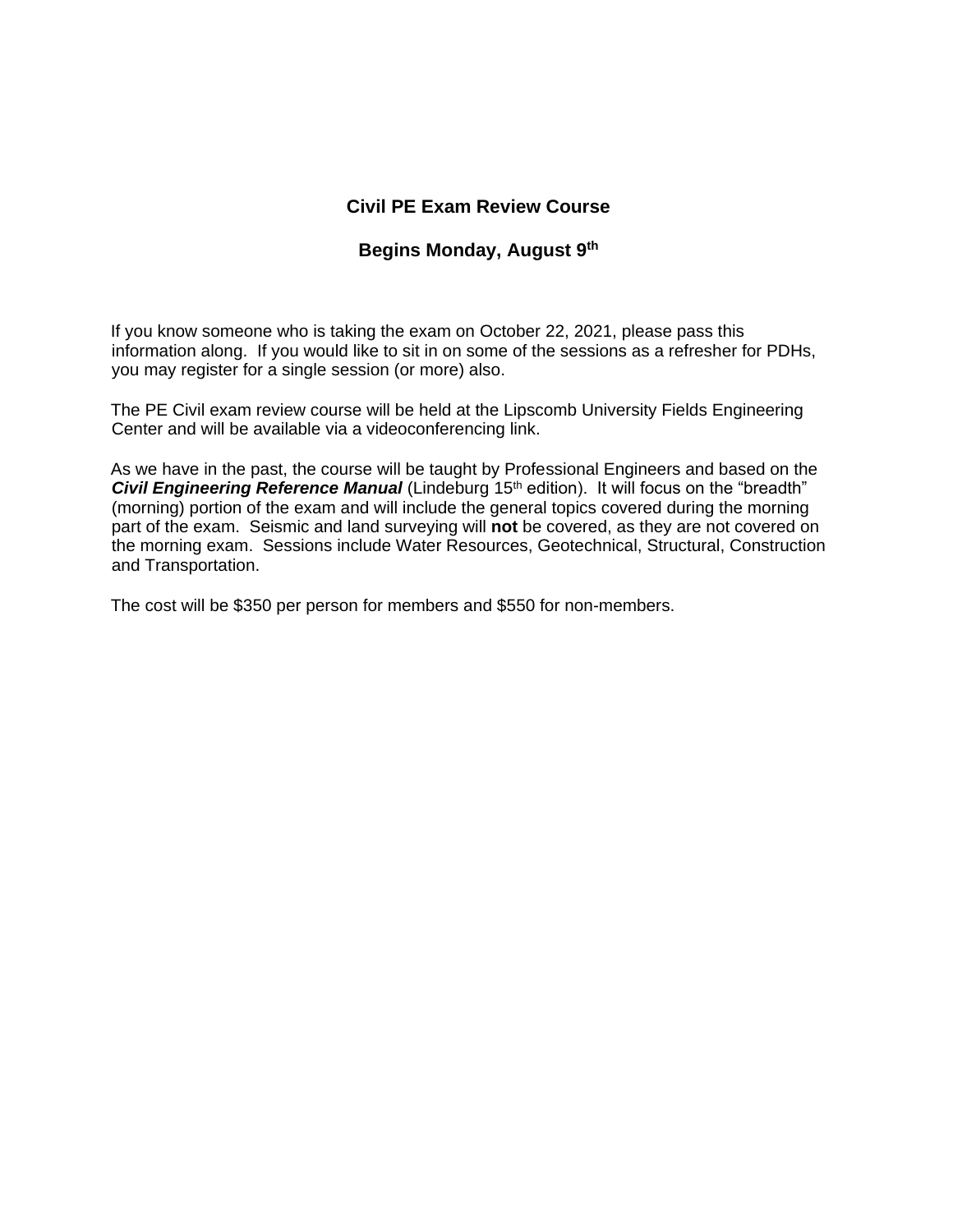



# **Civil PE Exam Review Schedule – Fall 2021**

(Subject to change)

| Date              | <b>Topic</b>                        | <b>Hours</b>   | <b>Instructor</b>                                     |  |  |
|-------------------|-------------------------------------|----------------|-------------------------------------------------------|--|--|
| Aug 9 - Monday    | Exam Overview                       | 0.5            | Eric Gardner, P.E.                                    |  |  |
|                   | Transportation/Traffic              | $\overline{2}$ | Civil and Environmental Consultants                   |  |  |
| Aug 16 - Monday   | <b>Water Resources</b>              | 2.5            | Zack Daniel, P.E.<br>CDM Smith.                       |  |  |
| Aug 23 - Monday   | <b>Water Resources</b>              | 2.5            | Zack Daniel, P.E.<br>CDM Smith.                       |  |  |
| Aug 30 - Monday   | <b>Construction &amp; Materials</b> | 2.5            | Uriah Sowell, PE<br>Energy Land & Infrastructure, LLC |  |  |
| Sept 9 - Thursday | <b>Construction &amp; Materials</b> | 2.5            | Uriah Sowell, PE<br>Energy Land & Infrastructure, LLC |  |  |
| Sept 13 - Monday  | Geotechnical                        | 2.5            | Sam Vance, P.E.<br>Collier Engineering Co.            |  |  |
| Sept 20 - Monday  | Geotechnical                        | 2.5            | Sam Vance, P.E.<br>Collier Engineering Co.            |  |  |
| Sept 27 - Monday  | <b>Structural Mechanics</b>         | 2.5            | Andy Stoebner, P.E.<br>Gresham, Smith and Partners    |  |  |
| Oct 4 - Monday    | <b>Structural Mechanics</b>         | 2.5            | Andy Stoebner, P.E.<br>Gresham, Smith and Partners    |  |  |
| Oct 11 - Monday   | Traffic/Economics                   | $\overline{2}$ | Eric Gardner, P.E.                                    |  |  |
|                   | Course Wrap-up                      | 0.5            | Civil and Environmental Consultants                   |  |  |
| Oct 22 - Friday   | PE Exam                             |                | Good Luck!                                            |  |  |